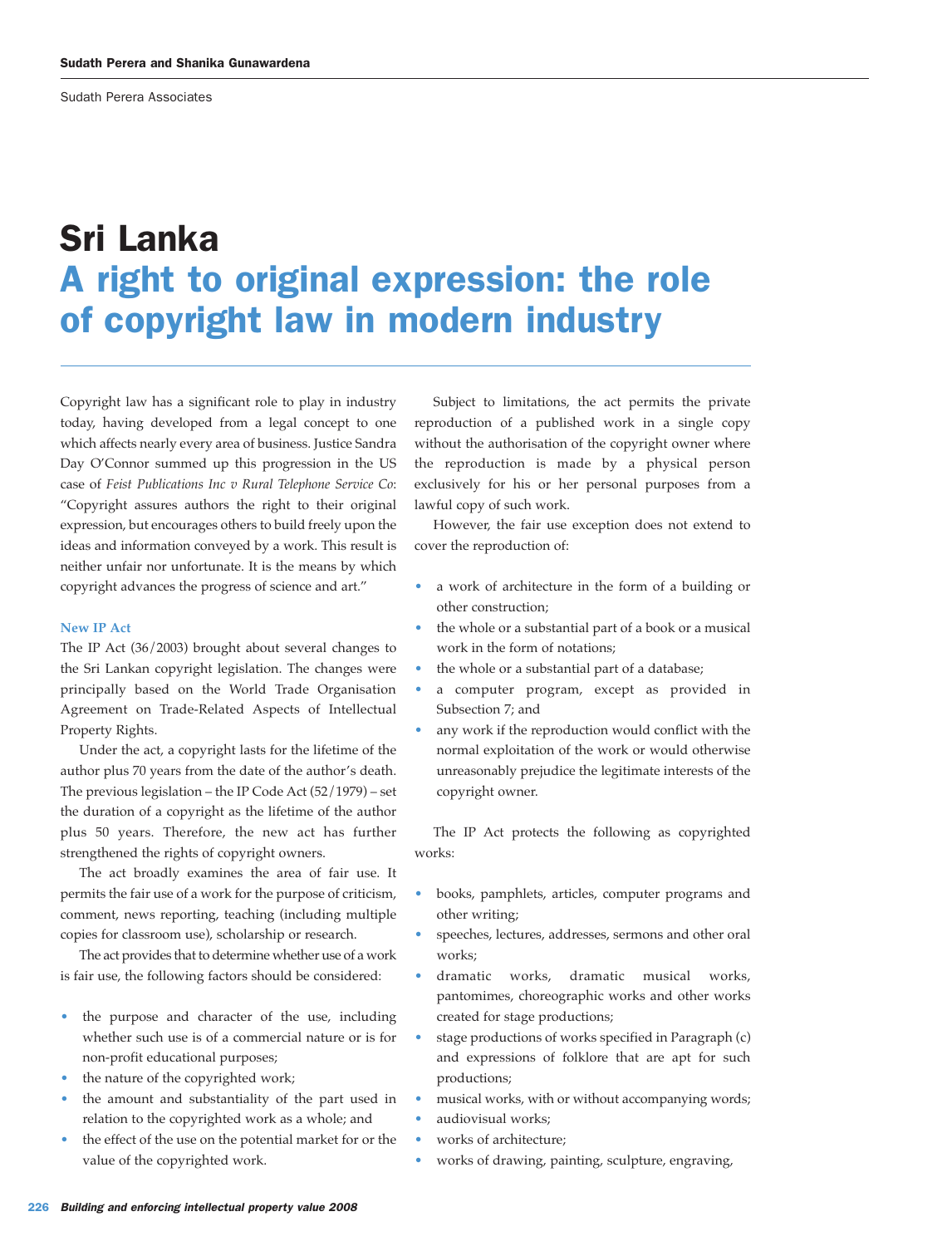lithography and tapestry and other works of fine art;

- photographic works;
- works of applied art; and
- illustrations, maps, plans, sketches and threedimensional works related to geography, topography, architecture or science.

A salient feature of the new act is the introduction of a section on enforcement and dispute resolution. The director general of intellectual property is now empowered to conduct an infringement inquiry upon application by an aggrieved party. A decision given by the director general will be binding on the parties and a person aggrieved by such a decision may make an appeal to the courts. This provision is a favourable option for many as it provides an alternative to litigation, which can take a considerable period of time to reach a conclusion.

The key aspect of this provision is the opportunity for an aggrieved party to appeal to the courts against a decision of the director general.

# **Case law**

### **Assignment of rights**

In a recent copyright case before the Commercial High Court, the plaintiff claimed damages from the defendant alleging that a film which had been televised by the defendant's television channel had violated the plaintiff's copyright in respect of the film. Denying the allegation, the defendant stated that the film was broadcast and/or exhibited under the copyright which had been legally obtained by the defendant from the owner of the film; therefore, it did not violate any rights belonging to the plaintiff.

In terms of an agreement between the owner of the copyright and the plaintiff, the plaintiff had been assigned only the theatrical and video rights by the owners of the film. Therefore, the plaintiff had no right to exercise any other economic rights, such as televising the film. Under the circumstances it was clear that the plaintiff could claim only the rights specifically assigned to it by the agreement. On the other hand, the defendant had televised the film according to the rights assigned to it by the agreement with the owner. This action did not violate the plaintiff's copyright as the rights assigned to the defendant by virtue of the agreement between the defendant and the owner of the copyright did not fall into the categories of video recording or theatrical screening.

The Commercial High Court held that the defendant had not violated the plaintiff's copyright and that the parties were exercising the rights which they each held.

In regard to the assignment or licensing of authors'

rights, the act provides that the copyright owner may:

- grant a licence to a physical person or legal entity to carry out all or any acts relating to the economic rights; and
- assign or transfer all or part of the economic rights.

The act states that the owner of copyright in a work shall have the exclusive right to carry out or authorise another party to carry out the following acts in relation to the work:

- reproduction of the work;
- translation of the work:
- adaptation, arrangement or other transformation of the work;
- the public distribution of the original and copies of the work by sale, rental, export or otherwise; and
- rental of the original or a copy of an audiovisual work, a work embodied in a sound recording, a computer program, a database or a musical work in the form of notation, irrespective of the ownership of the original or copy concerned.

The act sets out in detail the rights of a broadcasting organisation. The relevant section enumerates that a broadcasting organisation shall have the exclusive right to carry out or to authorise another party to carry out the following acts:

- the re-broadcasting of a broadcast or a substantial part thereof;
- the communication to the public of a broadcast or a substantial part thereof;
- the fixation of a broadcast or a substantial part thereof; and
- the reproduction of a fixation of a broadcast or a substantial part thereof.

Accordingly, in this case it was decided that the respective parties had obtained completely different copyrights from the bundle of copyrights relating to the film. Thus, the defendant had not violated the plaintiff's copyright as only specific rights had been given to the plaintiff. In these circumstances, the judge dismissed the action in favour of the defendant.

In regard to moral rights, the act provides that the author of a work shall, independently of his or her economic rights and even where he or she is no longer the owner of those economic rights, have the right to:

• have his or her name indicated prominently on the copies and in connection with any public use of the work, as far as practicable;